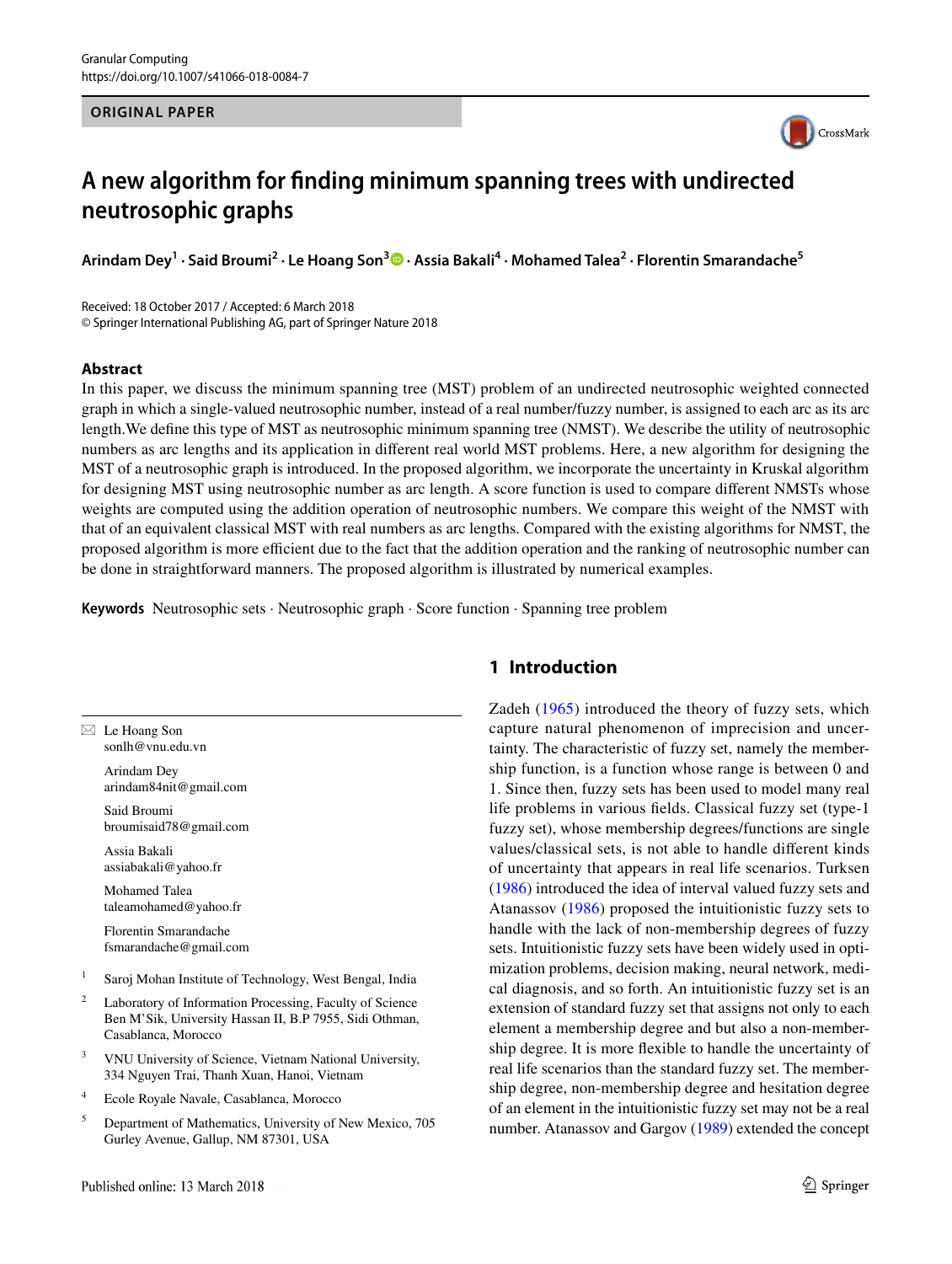of intuitionistic fuzzy sets to the interval valued intuitionistic fuzzy sets to handle more uncertainty than intuitionistic fuzzy sets. To handle the uncertainty due to the hesitance in representing their preference over elements in an optimization, hesitant fuzzy sets were proposed by Torra ([2010\)](#page-6-2) and Torra and Narukawa ([2009\)](#page-6-3).

Although the fuzzy set and fuzzy logic have been applied to solve many real life problems, it cannot represent many type of uncertainties properly. For example, uncertainties in the inconsistent information and indeterminate information cannot be expressed by fuzzy set. If we want to know the opinion of a decision maker about a statement, decision maker may say that the possibility of truthfulness in the statement is 0.6, the possibility of false in the statement is 0.7 and the possibility of not sure is 0.4. This type of real life scenarios cannot be represented by fuzzy set. Therefore, we need some a new concept to handle this scenarios.

Smarandache [\(1998](#page-6-4)) proposed the concept of neutrosophic set (NS) from the philosophical point of view, to represent uncertain, imprecise, incomplete, inconsistent, and indeterminate information that exist in the real world problems.NS is characterized by a truth-membership function (t), an indeterminate-membership function (i) and a falsemembership function (f) independently, which are within the real standard or non-standard unit interval ]0, 1+[. The neutrosophic set model is an important tool for dealing with real scientific and engineering applications because it can handle not only incomplete information but also the inconsistent information and indeterminate information as shown in Broumi et al. ([2016\)](#page-5-2), Ngan et al. ([2016\)](#page-5-3), Wijayanto et al. [\(2016](#page-6-5)), Thanh et al. [\(2017](#page-6-6)), Phong and Son [\(2017](#page-6-7)), Ali et al. [\(2017,](#page-5-4) [2018a](#page-5-5), [b](#page-5-6), [c\)](#page-5-7).

Minimum spanning tree (MST) is a fundamental and well-known optimization problem in graph theory (Chen and Chang [2001](#page-5-8); Dey et al. [2015;](#page-5-9) Dey and Pal [2013](#page-5-10)). It aims to find the minimum weighted spanning tree of a weighted connected graph. MST has many real life applications, including communications, transportation, image processing, logistics, wireless telecommunication networks, cluster analysis, data storage and speech recognition. In the classical MST problem, the arc lengths are assumed to be fixed and decision maker uses crisp values to represent the arc lengths of a connected weighted graph. However, in real world scenarios, the arc length of a graph may represent a parameter which may not have a precise value, e.g., demand, cost, time, traffic frequencies, capacities, etc. (Pedrycz and Chen [2011](#page-6-8), [2014](#page-6-9), [2015;](#page-6-10) Dey et al. [2016\)](#page-5-11). As an example on road networks, even though the geometric distance is fixed, arc length representing the vehicle travel time may fluctuate due to different weather condition, traffic flow or some other unexpected factors (Dey et al. [2016](#page-5-11)). Therefore, it becomes hard for decision makers to estimate proper edge cost in crisp values.

In general, decision makers use possible values of arc lengths in linguistic terms, approximate intervals, etc. In such real time scenarios, the arc lengths can be expressed as about 30 minute, around 30–90 min, nearly 90 min, between 90 and 110 min, etc. Fuzzy set is one of the most important mathematical tools to handle the uncertainty of the model (Chen [1996](#page-5-12); Chen et al. [1997](#page-5-13), [2001,](#page-5-14) [2006;](#page-5-15) Chen and Hsiao [2000;](#page-5-16) Wang and Chen [2008](#page-6-11); Horng et al. [2005](#page-5-17); Chen and Hong [2014\)](#page-5-18). Most of the researchers have used type-1 fuzzy set to express those uncertain arc weights. Type-1 fuzzy set is unable to directly model properly such uncertainties because their membership values are totally crisp. Neutrosophic graph can be introduced as an alternative to fuzzy graph to deal with this uncertain situation.

The MST problem has received researchers attention over last decades and several approaches have been proposed to solve MST problem in deterministic graphs. [See Kruskal ([1956\)](#page-5-19), Prim ([1957](#page-6-12)), Bondy and Murty ([1976\)](#page-5-20), Dijkstra ([1959\)](#page-5-21) and Harel and Tarjan ([1984\)](#page-5-22)]. Kruskal ([1956](#page-5-19)) algorithm is one of the simple and effective algorithm to find the MST. We can calculate the MST using Kruskal algorithm if the arc costs of a graph are fixed. Uncertainty exists in almost every real life applications of MST problems. Uncertainty of parameters come from two different sources: randomness and vagueness or incomplete information. The randomness of a stochastic problem can be handled by probability theory. Due to this reason, some researches represent the arc of a MST problem as a random variables.

Ishii et al. [\(1981](#page-5-23)) described the MST problem with random arc costs. Ishii and Matsutomi ([1995](#page-5-24)) proposed a polynomial time algorithm to solve the MST problem. In this algorithm, the parameters of the probability distributions of the arc costs are unknown and the parameters are estimated by applying a confidence region from stochastic data. However, in many real world problems, the parameter values are vague or incomplete in nature. Itoh and Ishii ([1996\)](#page-5-25) first proposed the MST problem with fuzzy arc costs as a chance-constrained programming. Their idea was based on necessity measure. Chang and Lee ([1999\)](#page-5-26) introduced the MST problem whose arc costs are fuzzy. They used three approaches based on the overall existence ranking index for ranking fuzzy arc costs. Based on fuzzy set and probability theory, de Almeida et al. ([2005\)](#page-5-27) introduced a genetic algorithm for MST problem with fuzzy parameters. Janiak and Kasperski ([2008](#page-5-28)) proposed the MST where the arc costs are represented by fuzzy intervals. They applied the possibility theory to characterize and chose the arcs of a MST for a graph. Zhao et al. ([2012\)](#page-6-13) used intuitionistic fuzzy variables to represent the arc length of a intuitionistic fuzzy graph and developed an algorithm to solve this problem. Zhang and Xu [\(2012\)](#page-6-14) described the MST problem with hesitant fuzzy variables and introduced an algorithmic approach to solve it.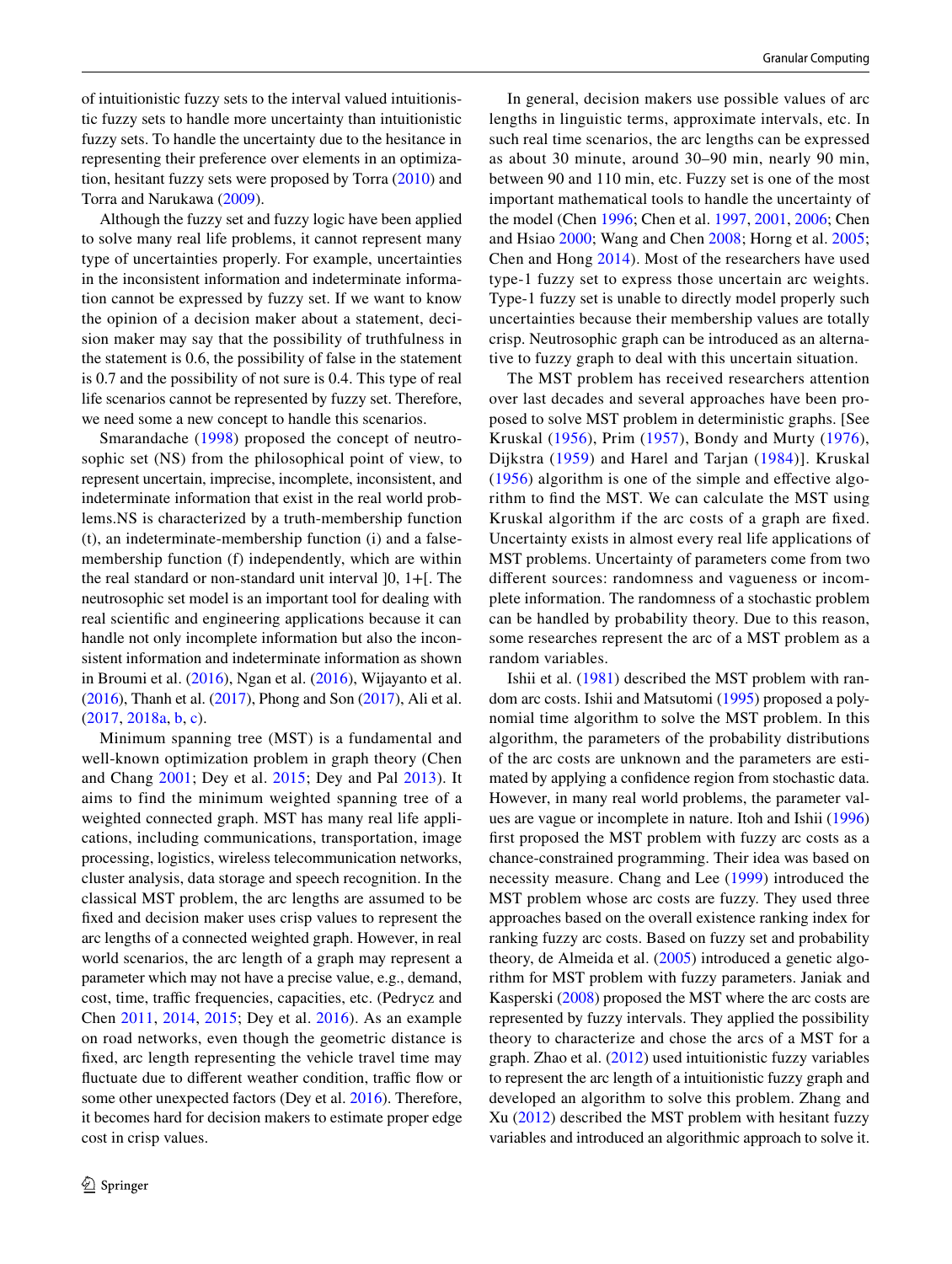Recently, few researchers have used neutrosophic methods to find minimum spanning tree in neutrosophic environment. Ye ([2014](#page-6-15)) presented a method to find minimum spanning tree of a graph where nodes were samples are represented in the form of NSs and distance between two nodes represents the dissimilarity between the corresponding samples. Kandasamy [\(2016](#page-5-29)) proposed a double-valued neutrosophic minimum spanning tree (DVN-MST) clustering algorithm to cluster the data represented by doublevalued neutrosophic information. Mandal and Basu ([2016\)](#page-5-30) proposed a new approach of optimum spanning tree problems considering the inconsistency, incompleteness and indeterminacy of the information. They considered a network problem with multiple criteria represented by weight of each edge in neutrosophic sets. It should be noted that the triangular fuzzy numbers and single-valued neutrosophic numbers are similar in mathematical notations, but totally different. To the best of our knowledge, no algorithm exists for MST with neutrosophic arc lengths.

The minimum spanning tree (MST) problem is one of the most well-known optimization problems in graph theory due to its importance to various applications. The uncertainty in the application of MST makes it difficult to find the edge weights exactly. Neutrosophic set and neutrosophic logic are renowned theories, with which one can handle and capture the natural phenomenon of the imprecision and uncertainty in the edge weights of the spanning tree. Neutrosophicness is explored as an alternative to fuzziness for describing uncertainty. The motivation of this work is to find an algorithm for the minimum spanning tree of undirected neutrosophic graph which will be simple enough and efficient in real world scenarios or real life problems. In the past years, there were few methods in Ye [\(2014\)](#page-6-15), Kandasamy [\(2016\)](#page-5-29) and Mandal and Basu [\(2016\)](#page-5-30), to find the MST of a neutrosophic graph. In these algorithms, they can obtain either the cost or the MST of the neutrosophic graph. It is the purpose of this paper to propose a new algorithm that can obtain both of them.

In this paper, we work on MST problem of undirected weighted graph whose arc lengths are represented by neutrosophic number. This work is unique of its kind as there is no such work in the literature done before. An undirected connected neutrosophic graph is considered whose arc length is represented by neutrosophic number. We define this problem as the neutrosophic minimum spanning tree (NMST) problem. The NMST problem, involving addition and comparison operation of neutrosophic numbers, is quite different from the classical MST problem, which involves real numbers only. In an NMST problem, the weights of MST are neutrosophic numbers, and the task is to determine a spanning tree which is smaller than the others. It is not easy, as the comparison of neutrosophic numbers as an operation can be described in a wide variety of ways. We have introduced a modified Kruskal algorithm to solve the NMST problem. The proposed algorithm is used to compute the MST of the neutrosophic graph and its cost. We use the score-based ranking method to choose the minimum arc associated with the lowest value of score. Compared with existing algorithms for NMST, the proposed algorithm is more efficient due to the fact that the addition operation and the ranking of neutrosophic number can be done is a easy and straight manner. A numerical example illustrates the proposed algorithm.

The rest of the paper is organized as follows. Section [2](#page-2-0) briefly introduces the concepts of neutrosophic sets, singlevalued neutrosophic sets and the score function of singlevalued neutrosophic number. A mathematical formulation of the NMST problem is given in Sect. [3](#page-2-1). Section [4](#page-3-0) proposes a novel approach for finding the minimum spanning tree of neutrosophic undirected graph. In Sect. [5,](#page-3-1) an illustrative example is presented to illustrate the proposed method. Finally, Sect. [6](#page-4-0) concludes the paper.

### <span id="page-2-0"></span>**2 Preliminary**

**Definition 1** Let  $\xi$  be an universal set. The neutrosophic set *A* on the universal set  $\xi$  categorized in to three membership functions called the true  $T_A(x)$ , indeterminate  $I_A(x)$  and false  $F_A(x)$  contained in real standard or non-standard subset of ] <sup>−</sup>0, 1+[, respectively (Smarandache [1998](#page-6-4)).

$$
-0 \le \sup T_A(x) + \sup I_A(x) + \sup F_A(x) \le 3^+ \tag{1}
$$

**Definition 2** Let  $\xi$  be a universal set. The single-valued neutrosophic sets (SVNs) *A* on the universal  $\xi$  is denoted as following (Wang et al. [2010\)](#page-6-16),

$$
A = \{ \langle x : T_A(x), I_A(x), F_A(x) | x \in \xi \rangle \}
$$
 (2)

The functions  $T_A(x) \in [0, 1]$ ,  $I_A(x) \in [0, 1]$  and  $F_A(x) \in [0, 1]$ are named as degree of truth, indeterminacy and falsity membership of *x* in *A*, satisfy the following condition:

$$
-0 \le \sup T_A(x) + \sup I_A(x) + \sup F_A(x) \le 3^+ \tag{3}
$$

**Definition 3** Let  $A = (T, I, F)$  be a SVNs, a score function *S*, based on the truth-membership degree (*T*), an indeterminacy membership degree (*I*) and a falsity membership degree  $(F)$  is defined as follows (Garg [2016](#page-5-31)):

<span id="page-2-2"></span>
$$
S(A) = \frac{(1 + (T - 2I - F)(2 - T - F))}{2}
$$
\n(4)

## <span id="page-2-1"></span>**3 Problem formulation for NMST**

A spanning tree of a connected graph *G* is a connected acyclic maximum sub-graph which includes all the nodes of *G*. Every spanning tree has exactly *n* − 1 arcs, where *n* is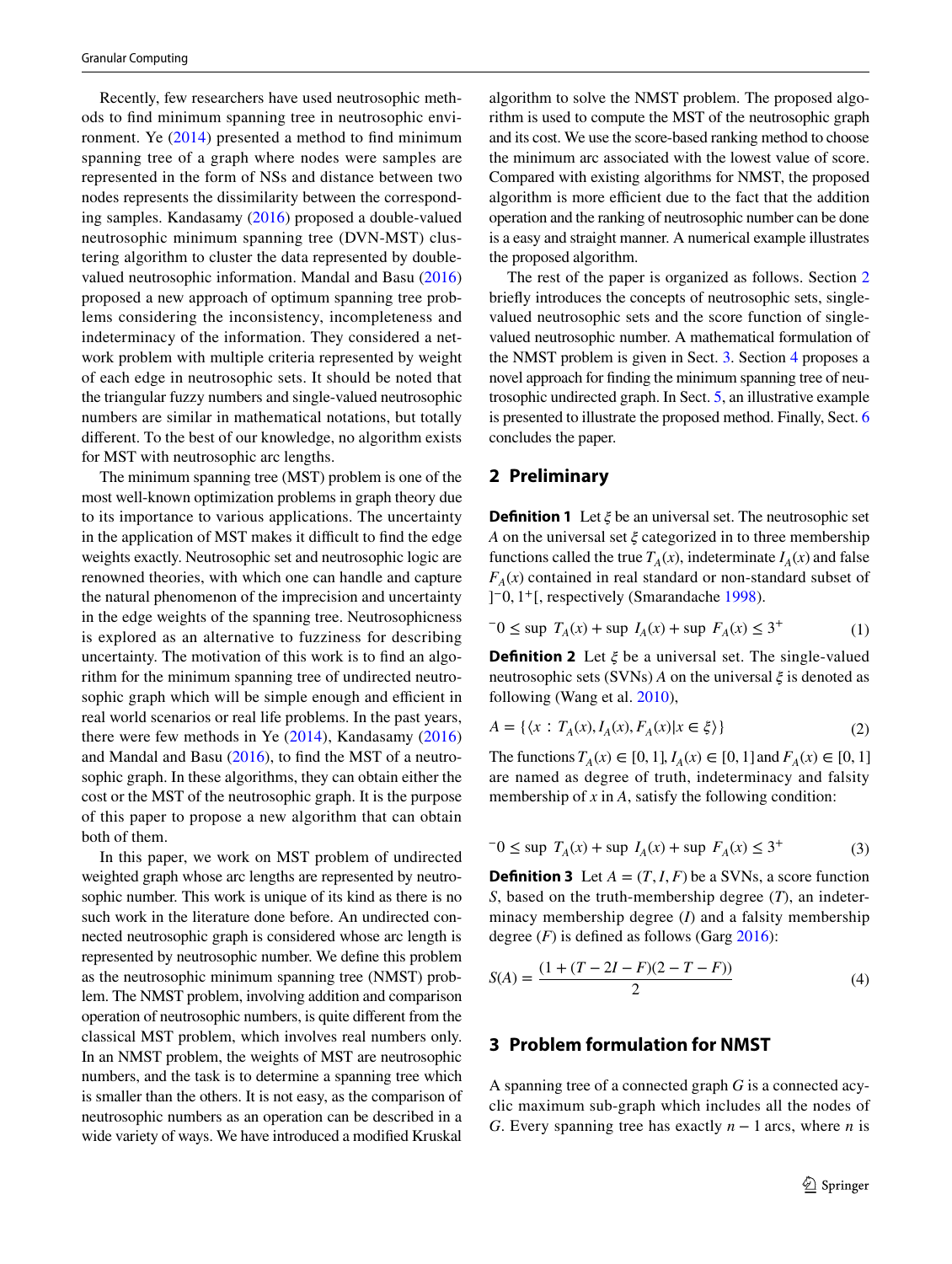the number of nodes of graph *G*. A MST problem is to find a spanning tree such that the sum of all its arc length is minimum. The classical MST problem considers the exact weights associated with the arcs of the graph. However, in real world scenarios the arc lengths may be imprecise due to lack of evidence or incompleteness. The effective way to handle with these imprecision is to consider a neutrosophic graph. Consider a neutrosophic graph *G*, consisting of *n* number of nodes  $V = \{v_1, v_2, ..., v_n\}$  and a finite set of *m* number of arcs  $E \subseteq V \times V$ . Each arc of the graph is denoted by *e*, which is an order pair  $(i, j)$ , where  $i, j \in V$  and  $i \neq j$ . If the arc *e* is present in the NMST then  $x_e = 1$ , otherwise  $x_e = 0$ . The cost of all the arcs of graph *G* is represented by number. We defined the MST of this neutrosophic graph as neutrosophic minimum spanning tree (NMST). The NMST is expressed as the following linear programming problem.

$$
\min \sum_{e \in E} A_e x_e \tag{5}
$$

Subject to

$$
\sum_{e \in E} x_e = n - 1 \tag{6}
$$

$$
\sum_{e \in \delta(s)} x_e \ge 1 \quad \forall s \subset V, \quad \emptyset \ne s \ne V \tag{7}
$$

$$
x_e \in \{0, 1\} \ \forall e \in E \tag{8}
$$

Here,  $A_e$  is a neutrosophic set that represents the length of the arc  $e \in E$  and  $\Sigma$  in Eq. [\(5](#page-3-2)) is the sum of a neutrosophic sets. Equation [\(6](#page-3-3)) ensures that the number of edges in the NMST is *n* − 1. In Eq. ([7](#page-3-4)),  $\delta(s) = \{(i, j | i \in s, j \notin s)\}\)$  is used for the cutset of a subset of vertices *s*, i.e., the arcs that have one node in the set *s* and the other one outside the *s*. Thus, a spanning tree must have at least one arc in the cutset of any subset of the nodes.

# <span id="page-3-0"></span>**4 Proposed algorithm for NMST**

The proposed algorithm is an extension of the Kruskal algorithm for MST problem. We have incorporated the concept of uncertainty in Kruskal algorithm using neutrosophic number as an edge weight. The classical Kruskal algorithm is a MST algorithm which determines an arc of the minimum cost that connects any two trees in the forest. This algorithm is a type of greedy algorithm in graph theory as it determines a MST for a connected weighted graph adding increasing cost arcs at each step. Two key matters are needed to address to modify the Kruskal algorithm to solve the NMST problem. The first is determining the addition operation of two edges to find the cost of the spanning and the second is to compare the costs of the spanning trees of two different spanning trees. Based on the score function of neutrosophic number, the classical Kruskal algorithm can be easily modified to a neutrosophic Kruskal algorithm as follows.

In this algorithm, the variable *T* is used to represent the NMST and *A* is the set of all unvisited arc that are to be removed. *n* is the total number of vertices in the neutrosophic graph *G*. The main steps of the neutrosophic Kruskal algorithm are shown as follows:

- Step 1 The score value are computed for all the arc  $e \in E$ of *G*, using Eq. [\(4](#page-2-2)).
- Step 2 Arrange all the arcs  $e \in E$  of *G* by their corresponding score values: least score value first and largest score value last. The score values are used as the edge weights of the neutrosophic graph *G*.
- Step 3 Choose the not-examined edge from the graph *G*. Add this chosen arc to the NMST if this will not make a cycle.
- <span id="page-3-2"></span>Step 4 Stop the process whenever  $n - 1$  arcs have been added to the NMST.

<span id="page-3-4"></span><span id="page-3-3"></span>Algorithm 1 Pseudocode of the proposed algorithm for designing NMST

- Input: A connected undirected weighted neutrosophic graph
- Output: The resultant NMST
- 1: Begin
- 2:  $T \leftarrow \{\emptyset\}$   $\triangleright T$  describes a set of edges, which is the NMST.
- 3: **for** each arc  $e \in G$  **do**<br>4: Find the score value
- Find the score value of each arc  $e$  using  $(4)$
- 5: insert e into A
- 6: end for
- 7: while  $|T| \le n 1$  do 8: Choose an arc e form
- Choose an arc  $e$  form  $A$  with minimum score value.
- 9: if  $T \cup e$  has no cycle then<br>10:  $T \leftarrow T \cup e$
- 10:  $T \leftarrow T \cup e$ <br>11: **end if**
- end if
- 12: Remove e from A
- 13: end while
- 14: return T
- 15: End

The pseudocode of the proposed algorithm is given in Algorithm 1. We use an adjacency matrix to describe the neutrosophic graph. The linear searching method is used to determine the minimum weight edge based on the concept of score of neutrosophic number. The computational complexity of the proposed algorithm is  $O(V^2)$ .

### <span id="page-3-1"></span>**5 Numerical example**

We demonstrate our modified Kruskal algorithm step by step considering an example graph, shown in Fig. [2.](#page-4-1)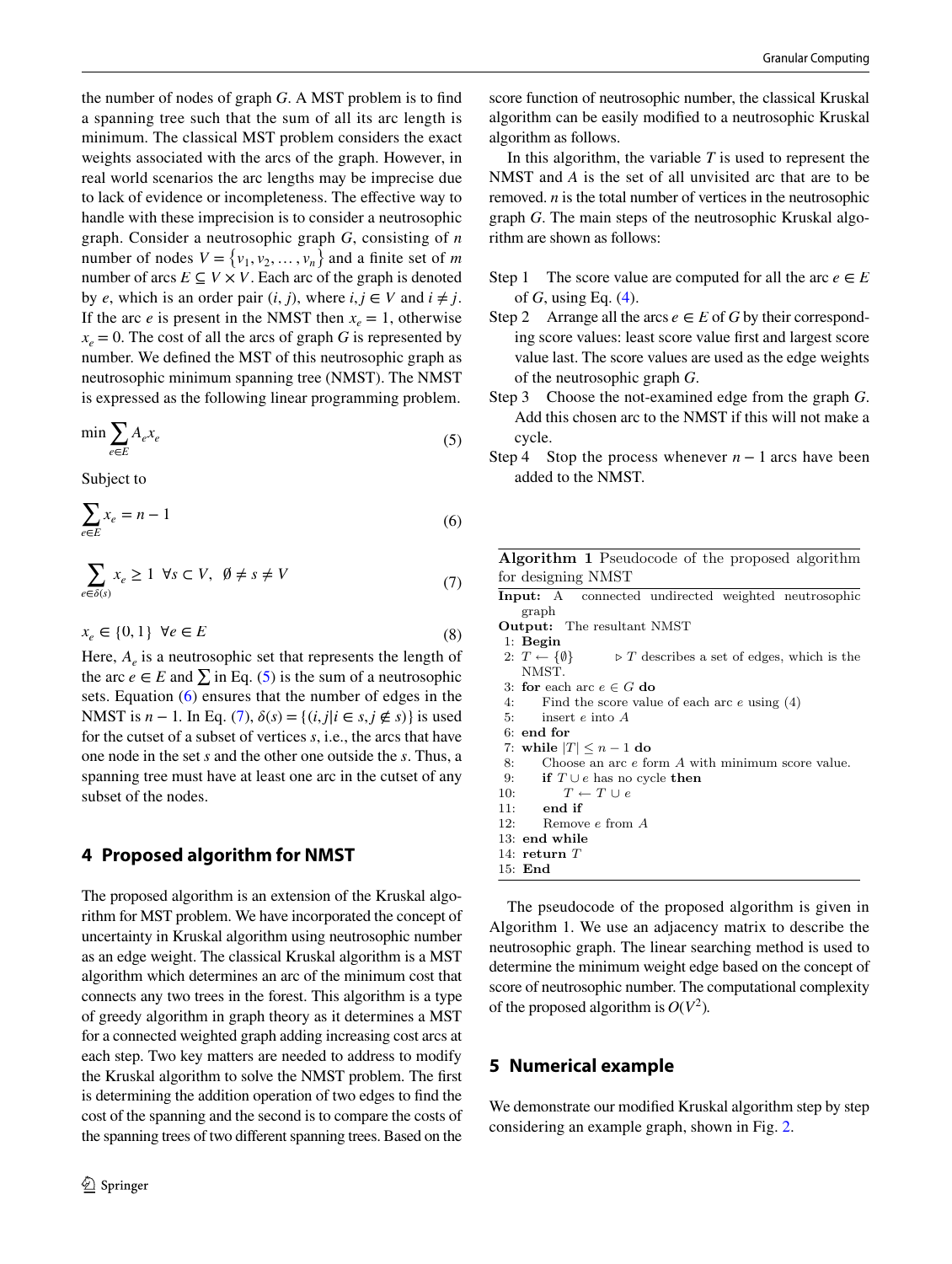

<span id="page-4-2"></span>**Fig. 1** An undirected weighted connected classical graph



<span id="page-4-1"></span>**Fig. 2** An undirected neutrosophic graph

First, we consider an undirected weighted graph shown in Fig. [1](#page-4-2) and apply Kruskal algorithm to find the MST of *G*. The Kruskal algorithm finds the MST= $\{(a, c), (c, d), (b, d)\}$ and the effective weight is 190.

The graph  $G_1$  consists of four nodes and five edges. The costs of all edges of the network are in the form of neutrosophic number. We do not find any graph in the literature whose edge costs are given in terms of neutrosophic number. For the graph, shown in Fig. [2](#page-4-1), we have generated the values of neutrosophic number and assigned those values to the arcs of the graph randomly. We have to find the MST of the graph *G*.

Step 1. There are five possible arcs in the graph *G*. They are, respectively:

i. (*a*, *b*) ii.  $(a, c)$ iii. (*a*, *d*) iv. (*b*, *d*) v. (*c*, *d*)

 Now we compute the score of every arc based on score function, as defined in Eq. ([4](#page-2-2)). The ranks are,

respectively, 0.27, −0.73, 0.115, −0.06 and 0.66 for the arcs  $(a, b)$ ,  $(a, c)$ ,  $(a, d)$ ,  $(c, d)$  and  $(b, d)$ . *A* stores this five arcs with their corresponding costs.

- Step 2. The arc  $(a, c)$  is the smallest arc as its score  $-0.73$ is lowest among all the values of score of all the arcs in *A*. The arc  $(a, c)$  is inserted in *T* and the  $(a, c)$  is removed from *A*. Now, the NMST *T* is  $\{(a, c)\}.$
- Step 3. The arc  $(c, d)$  is the smallest arc as its score  $-0.06$ is lowest among all the values of score of all the arcs in *A*. The arc  $(c, d)$  is inserted in *T* and the  $(c, d)$  is removed from *A*. Now, the NMST *T* is  $\{(a, c), (c, d)\}.$
- Step 4. The arc  $(a, d)$  is the smallest arc as its score 0.115 is lowest among all the values of score of all the arcs in *A*. The arc (*a*, *d*) is not inserted in *T* because it creates a cycle. The arc (*a*, *d*) is removed from *A*. The arc  $(a, b)$  is the next smallest arc as its score 0.27 is lowest among all the values of score of all the arcs in *A* and the (*a*, *d*) is removed from *A*. Now, the NMST *T* is {(*a*, *c*), (*c*, *d*), (*c*, *d*)}. The cost of the NMST is −0.52.

We have also computed the MST of neutrosophic graph using binary programming. The result for same graph using binary programming with the same arc cost is computed. Our computed MST is same as the binary programming. It shows the effectiveness of the proposed approach. Here, we consider binary programming as we did not find, best of our knowledge, any existing algorithm for MST on neutrosophic graph.

Compared with existing algorithms for NMST, the proposed algorithm is more efficient due to the fact that the addition operation and the ranking of neutrosophic number can be done is a easy and straight manner. In the existing literature, the works on neutrosophic graph were done by Ye ([2014\)](#page-6-15) and Mandal and Basu ([2016\)](#page-5-30) where similarity approaches were used to compare the path in a graph with neutrosophic set. The similarity measure of neutrosophic set approach has the limitation of time consumption. In these algorithms, they can obtain either the cost or the MST of the neutrosophic graph. However, the proposed method in this research can obtain both of them. This shows the advantages of the proposal.

### <span id="page-4-0"></span>**6 Conclusion**

This paper investigated the minimum spanning tree problem whose edges weights are represented by neutrosophic numbers. The main contribution of this study is to provide an algorithmic approach to find the minimum spanning tree in uncertain environment using neutrosophic numbers as arc lengths. We have incorporated the concept of uncertainty in Kruskal algorithm using neutrosophic number as an edge weight. The proposed algorithm finds the MST under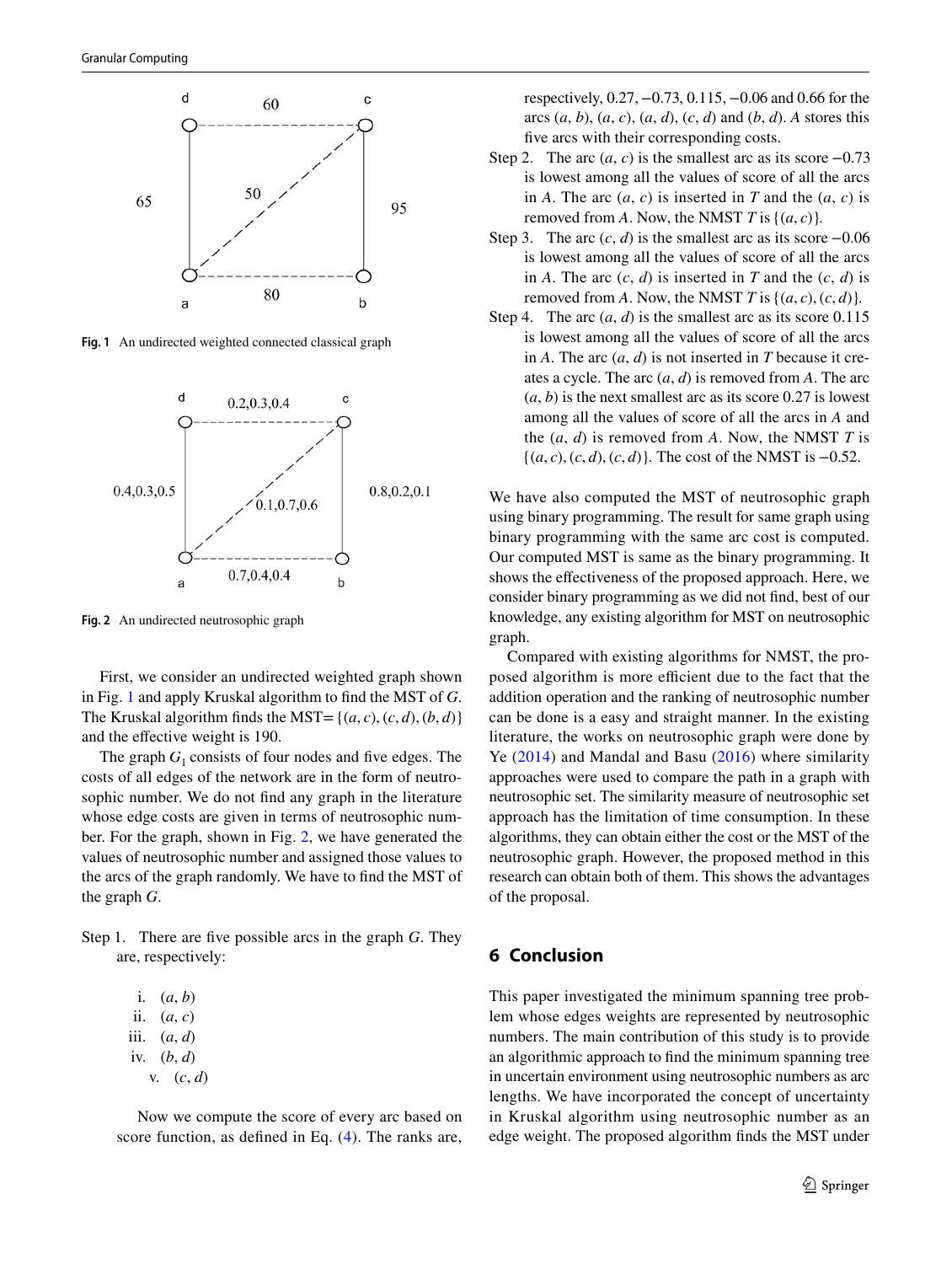neutrosophic edge weights based on the score values of neutrosophic numbers. A numerical example was presented to illustrate the mechanism of the proposed algorithm. The proposed algorithm for minimum spanning tree is simple enough and effective for real world scenarios. This work can be extended to the case of directed neutrosophic graphs and other types of neutrosophic graphs such as bipolar neutrosophic graphs, interval valued neutrosophic graphs.

In the future, the proposed algorithm can be applied to real world problems such as in supply chain management, transportation, etc. (Tsai et al. [2008;](#page-6-17) Chen and Chien [2011](#page-5-32); Tsai et al. [2012;](#page-6-18) Chen and Kao [2013\)](#page-5-33). It should be noted that the uncertainty in the arc length of a MST problem is not limited to the geometrical distance. For example, due to the several reason, the travel cost between two cities may be expressed as a neutrosophic numbers, even if the geometrical distance is fixed. This observation further gives the light for possible expansion.

**Acknowledgements** The authors are greatly indebted to Prof. Chen and Prof. Pedrycz for their comments and suggestions that improved the quality of the paper. This research is funded by Vietnam National Foundation for Science and Technology Development (NAFOSTED) under Grant Number 102.01-2017.02.

#### **References**

- <span id="page-5-4"></span>Ali M, Son LH, Deli I, Tien ND (2017) Bipolar neutrosophic soft sets and applications in decision making. J Intell Fuzzy Syst 33:4077–4087
- <span id="page-5-5"></span>Ali M, Dat LQ, Smarandache F (2018a) Interval complex neutrosophic set: formulation and applications in decision-making. Int J Fuzzy Syst 20(3):986–999
- <span id="page-5-6"></span>Ali M, Son LH, Khan M, Tung NT (2018b) Segmentation of dental X-ray images in medical imaging using neutrosophic orthogonal matrices. Expert Syst Appl 91:434–441
- <span id="page-5-7"></span>Ali M, Son LH, Thanh ND, Minh NV (2018c) A neutrosophic recommender system for medical diagnosis based on algebraic neutrosophic measures. Appl Soft Comput. [https://doi.org/10.1016/j.](https://doi.org/10.1016/j.asoc.2017.10.012) [asoc.2017.10.012](https://doi.org/10.1016/j.asoc.2017.10.012)
- <span id="page-5-27"></span>de Almeida TA, Yamakami A, Takahashi MT (2005) An evolutionary approach to solve minimum spanning tree problem with fuzzy parameters. In: International conference on computational intelligence for modelling, control and automation, 2005 and international conference on intelligent agents, web technologies and internet commerce, vol. 2. IEEE, pp 203–208
- <span id="page-5-0"></span>Atanassov KT (1986) Intuitionistic fuzzy sets. Fuzzy Sets Syst 20(1):87–96
- <span id="page-5-1"></span>Atanassov K, Gargov G (1989) Interval valued intuitionistic fuzzy sets. Fuzzy Sets Syst 31(3):343–349
- <span id="page-5-20"></span>Bondy JA, Murty USR (1976) Graph theory with applications, vol 290. Macmillan, London
- <span id="page-5-2"></span>Broumi S, Bakali A, Talea M, Smarandache F, Vladareanu L (2016) Computation of shortest path problem in a network with SV-trapezoidal neutrosophic numbers. In: 2016 international conference on advanced mechatronic systems (ICAMechS). IEEE, pp 417–422
- <span id="page-5-26"></span>Chang PT, Lee E (1999) Fuzzy decision networks and deconvolution. Comput Math Appl 37(11):53–63
- <span id="page-5-12"></span>Chen SM (1996) A fuzzy reasoning approach for rule-based systems based on fuzzy logics. IEEE Trans Syst Man Cybern Part B Cybern 26(5):769–778
- <span id="page-5-8"></span>Chen SM, Chang TH (2001) Finding multiple possible critical paths using fuzzy PERT. IEEE Trans Syst Man Cybern Part B Cybern 31(6):930–937
- <span id="page-5-32"></span>Chen SM, Chien CY (2011) Parallelized genetic ant colony systems for solving the traveling salesman problem. Expert Syst Appl 38(4):3873–3883
- <span id="page-5-18"></span>Chen SM, Hong JA (2014) Multicriteria linguistic decision making based on hesitant fuzzy linguistic term sets and the aggregation of fuzzy sets. Inf Sci 286:63–74
- <span id="page-5-16"></span>Chen SM, Hsiao WH (2000) Bidirectional approximate reasoning for rule-based systems using interval-valued fuzzy sets. Fuzzy Sets Syst 113(2):185–203
- <span id="page-5-33"></span>Chen SM, Kao PY (2013) Taiex forecasting based on fuzzy time series, particle swarm optimization techniques and support vector machines. Inf Sci 247:62–71
- <span id="page-5-13"></span>Chen SM, Hsiao WH, Jong WT (1997) Bidirectional approximate reasoning based on interval-valued fuzzy sets. Fuzzy Sets Syst 91(3):339–353
- <span id="page-5-14"></span>Chen SM, Lee SH, Lee CH (2001) A new method for generating fuzzy rules from numerical data for handling classification problems. Appl Artif Intell 15(7):645–664
- <span id="page-5-15"></span>Chen SM, Chung NY et al (2006) Forecasting enrollments of students by using fuzzy time series and genetic algorithms. Int J Inf Manag Sci 17(3):1–17
- <span id="page-5-10"></span>Dey A, Pal A (2013) Fuzzy graph coloring technique to classify the accidental zone of a traffic control. Ann Pure Appl Math 3(2):169–178
- <span id="page-5-9"></span>Dey A, Pradhan R, Pal A, Pal T (2015) The fuzzy robust graph coloring problem. In: Proceedings of the 3rd international conference on frontiers of intelligent computing: theory and applications (FICTA) 2014, Springer, Berlin, pp 805–813
- <span id="page-5-11"></span>Dey A, Pal A, Pal T (2016) Interval type 2 fuzzy set in fuzzy shortest path problem. Mathematics 4(4):62
- <span id="page-5-21"></span>Dijkstra EW (1959) A note on two problems in connexion with graphs. Numer. Math. 1(1):269–271
- <span id="page-5-31"></span>Garg H et al (2016) An improved score function for ranking neutrosophic sets and its application to decision-making process. Int J Uncertain Quantif 6(5):377–385
- <span id="page-5-22"></span>Harel D, Tarjan RE (1984) Fast algorithms for finding nearest common ancestors. SIAM J Comput 13(2):338–355
- <span id="page-5-17"></span>Horng YJ, Chen SM, Chang YC, Lee CH (2005) A new method for fuzzy information retrieval based on fuzzy hierarchical clustering and fuzzy inference techniques. IEEE Trans Fuzzy Syst 13(2):216–228
- <span id="page-5-24"></span>Ishii H, Matsutomi T (1995) Confidence regional method of stochastic spanning tree problem. Math Comput Model 22(10):77–82
- <span id="page-5-23"></span>Ishii H, Shiode S, Nishida T, Namasuya Y (1981) Stochastic spanning tree problem. Discrete Appl Math 3(4):263–273
- <span id="page-5-25"></span>Itoh T, Ishii H (1996) An approach based on necessity measure to the fuzzy spanning tree problems. J Oper Res Soc Jpn 39(2):247–257
- <span id="page-5-28"></span>Janiak A, Kasperski A (2008) The minimum spanning tree problem with fuzzy costs. Fuzzy Optim Decis Mak 7(2):105–118
- <span id="page-5-29"></span>Kandasamy I (2016) Double-valued neutrosophic sets, their minimum spanning trees, and clustering algorithm. J Intell Syst. [https://doi.](https://doi.org/10.1515/jisys-2016-0088) [org/10.1515/jisys-2016-0088](https://doi.org/10.1515/jisys-2016-0088)
- <span id="page-5-19"></span>Kruskal JB (1956) On the shortest spanning subtree of a graph and the traveling salesman problem. Proc Am Math Soc 7(1):48–50
- <span id="page-5-30"></span>Mandal K, Basu K (2016) Improved similarity measure in neutrosophic environment and its application in finding minimum spanning tree. J Intell Fuzzy Syst 31(3):1721–1730
- <span id="page-5-3"></span>Ngan TT, Tuan TM, Son LH, Minh NH, Dey N (2016) Decision making based on fuzzy aggregation operators for medical diagnosis from dental X-ray images. J Med Syst 40(12):280–287